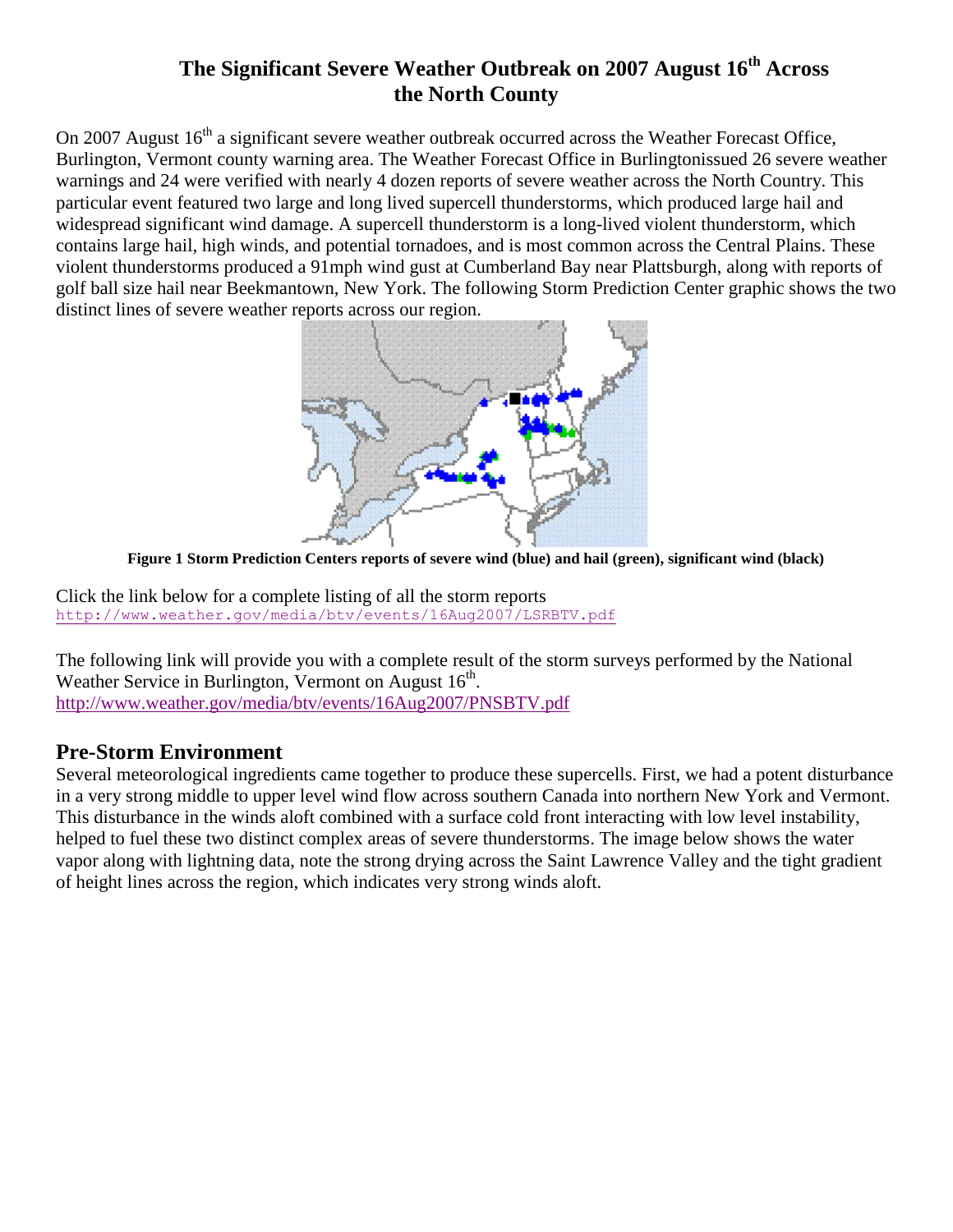

**Figure 2 Water Vapor at 425 PM on Aug 16th**



**Figure 3 Laps 400 PM Sounding August 16, 2007**

The 4 PM surface analysis (pictured below) showed a cold front approaching northern New Yorkand Vermont with scattered thunderstorms developing along and ahead of the front. The visible satellite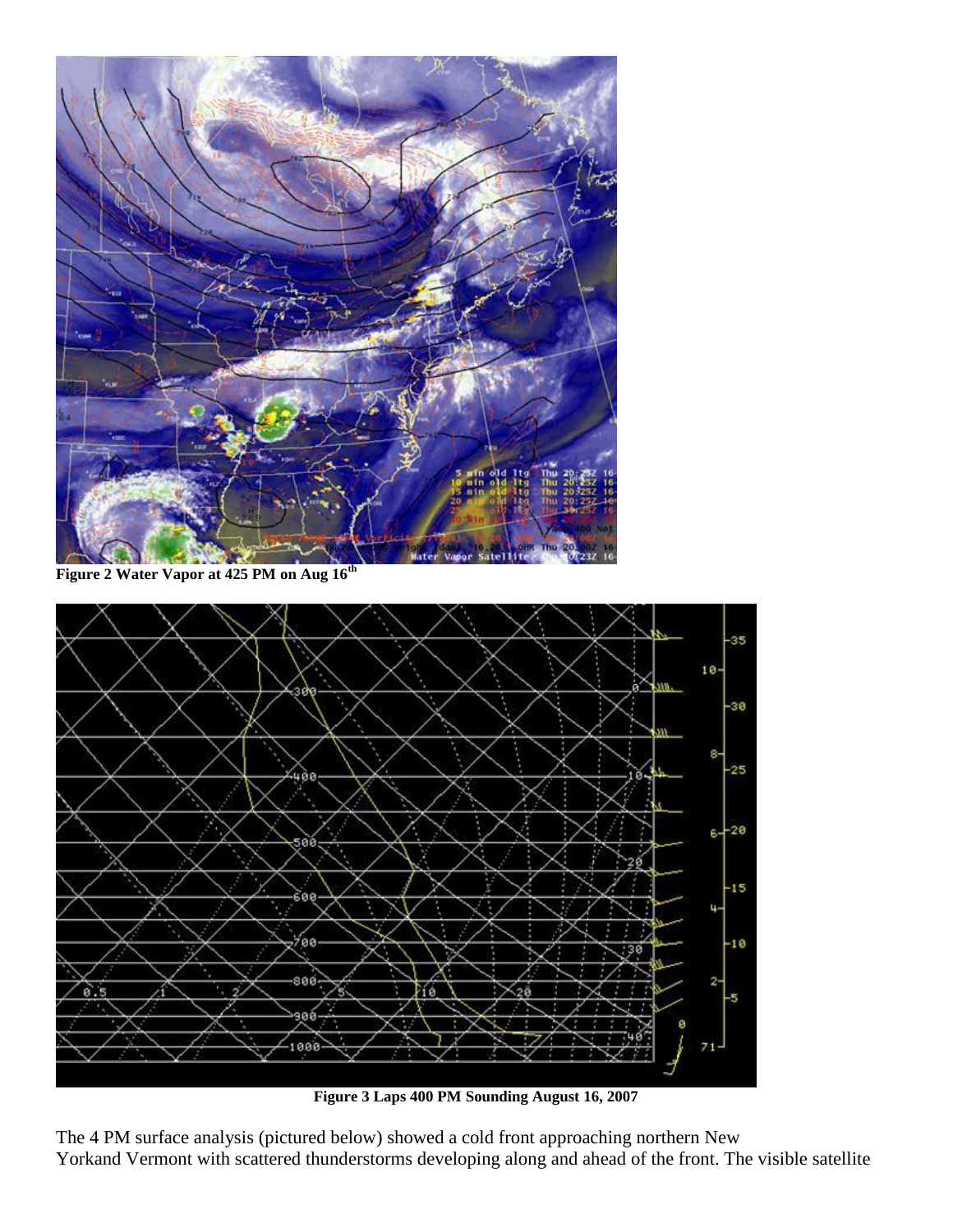picture below shows the over shooting thunderstorm cloud tops, along with 5 minute lightning strikes and surface observations. You can see the observation at Burlington, Vermont was 84 degrees with a southerly wind at 15 mph with gusts to 28 mph. Furthermore, note all the clearing ahead of the developing storms across central and southern Vermont, which helped to destabilize the atmosphere by aiding in daytime heating.



**Figure 4 Satellite 400 PM with lightning (green), surface obs (yellow), frontal position (blue)**

## **Storm Analysis (Supercell #1 Plattsburgh to Saint Johnsbury)**

On 2007 August 16<sup>th</sup> two distinct supercells tracked across our county warning area. The first severe thunderstorm cell developed across southern Canada/Saint Lawrence River Valley, and tracked southeast into central Clinton County, then across southern Grand Isle County in theChamplain Valley, then followed the Lamoille River Valley from Georgia Center to Cambridge, through the Green Mountains to The Upper Connecticut River Valley near Saint Johnsbury. Numerous reports of widespread trees down and power lines were common along this track, along with several reports of large hail the size of golf balls. Storm surveys conducted by The National Weather Service showed the damage was a result of straight line thunderstorm winds of 70 to 90 mph from the Plattsburgh/Cumberland Head area in New York thru Grand Isle County into the Georgia /Fairfax areas of Vermont. The survey results showed most of the tree and structural damage to be in the same directions with the center of the maximum winds appearing to be about 4 miles wide across Grand Isle County.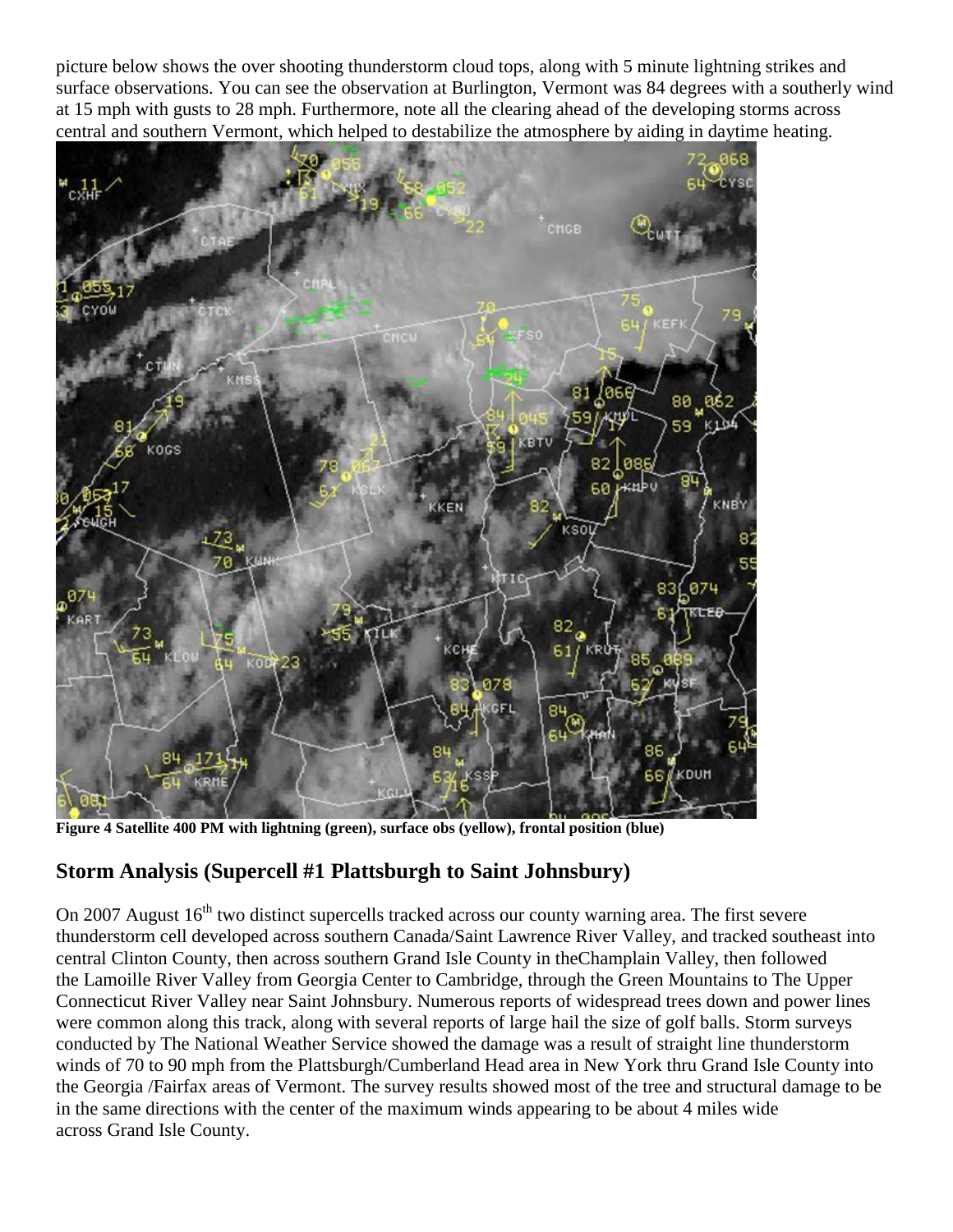The radar reflectivity picture below was taken at 3:47 PM on August  $16<sup>th</sup>$ , when the storm was very close to the Cumberland Head/Plattsburgh area. The highlighted area shows a well defined hook-like reflectivity structure, which is very common to tornadic producing supercells. The light blue circle in the upper left image represents where the KCXX radar was indicating a mesocyclone/rotation in the storm. In addition, note the strong low level reflectivity gradient in the southwest part of the storm, also suggesting a well organized storm, capable of producing a tornado.



**Figure 5 The Lowest 4 Base Reflectivity Elevation Scans of the KCXX Radar at 3:47 PM**

As you can see from figure 6 pictures below, the radar structure of the storm near Plattsburgh exhibited classic supercell features, like the schematic diagram on the right. These characteristics included a sharp hook-like reflectivity gradient on the southwestern portion of the storm, which is the most likely place for a tornado. The storm also had a core of stronger radar returns, which is indicated in the brighter purples and pinks on the left hand image. Reflectivities of this nature are associated with strong winds, large hail and very heavy rain, which occurred with this storm.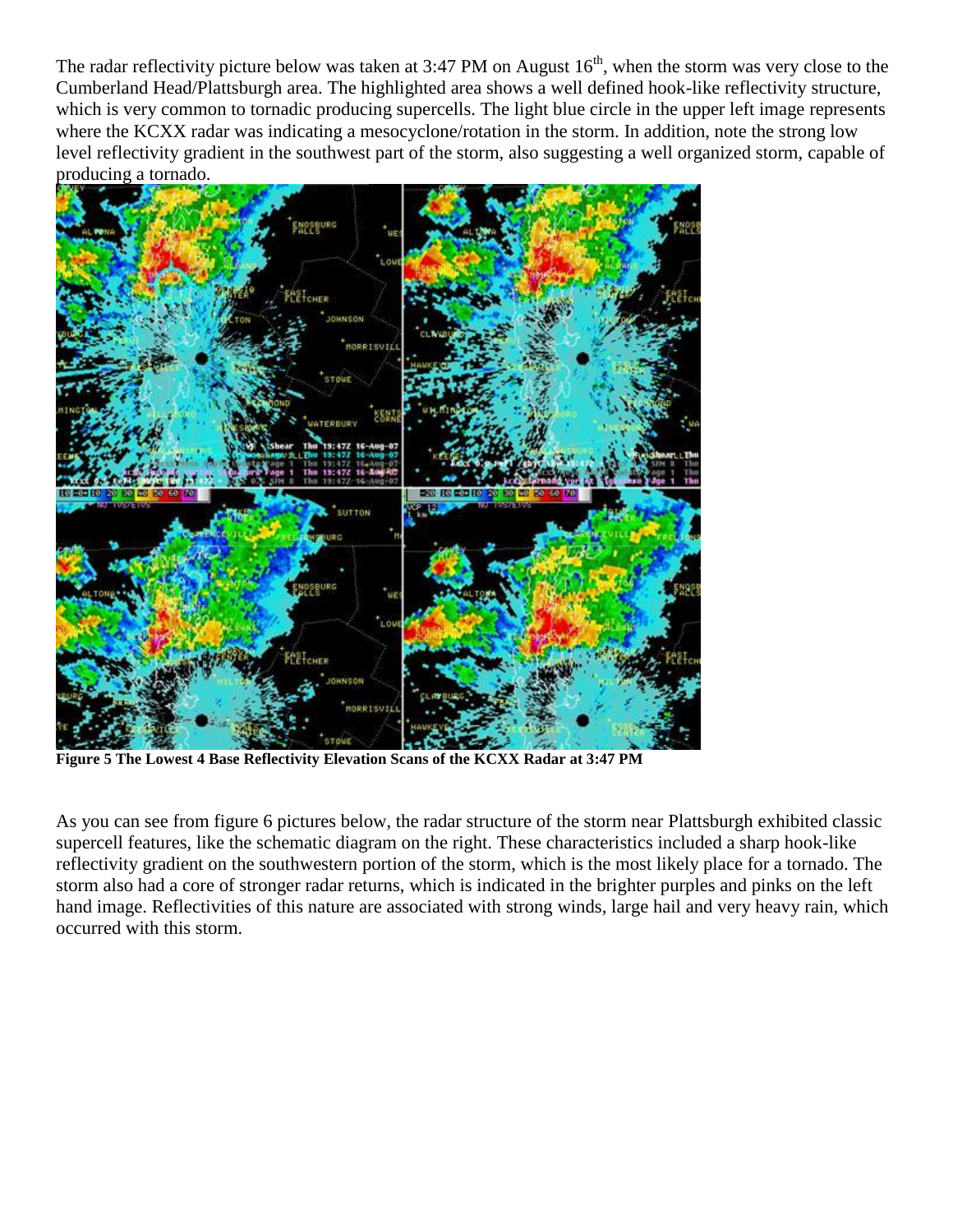

**Figure 6 Supercell Near Plattsburgh at 3:47 PM Compared to Supercell Schematic From OCS**

A reflectivity cross section (seen below in Figure 7) is a vertical look into the storms reflectivity structure. This radar data is used to determine the height of the strongest radar returns, along with the reflectivity gradient. Figure 7 shows a very strong storm near Plattsburgh, New York with a 50 dbZ return to 30,000 feet. The reflectivity tilt is caused by strong west to east winds displacing the radar returns downstream. Furthermore, the strong radar returns aloft are being held above the ground, by the storms strong updraft. The air associated with the storms updraft is warm and moist air and positively buoyant, which is being carried into the storm by southerly inflow winds. This strong reflectivity core aloft is called a Bounded Weak Echo Region (BEWR). The white returns are indicating dbZ of 70 or more, which indicates the presence of large hail. The dark red shows dbZ of 50 or higher shown below.



**Figure 7 Cross Section Reflectivity Near Plattsburgh at 3:42, 3:47, and 3:52 PM on August 16th**

The image below is the lowest elevation angle of velocity data off the KCXX radar taken at 3:47 PM. The light green shows velocities of 40 to 50 knots, the dark blue indicates wind speeds of 50 to 60 knots coming toward the radar, and the light blue color shows incoming winds of greater than 70 knots moving toward the radar, just above the ground. This image was taken very close to the time when all the damaging thunderstorm winds were occurring near Cumberland Head, New York. The warm colors or red/orange colors indicate air flowing away from the radar, which suggests southerly winds feeding into the storm.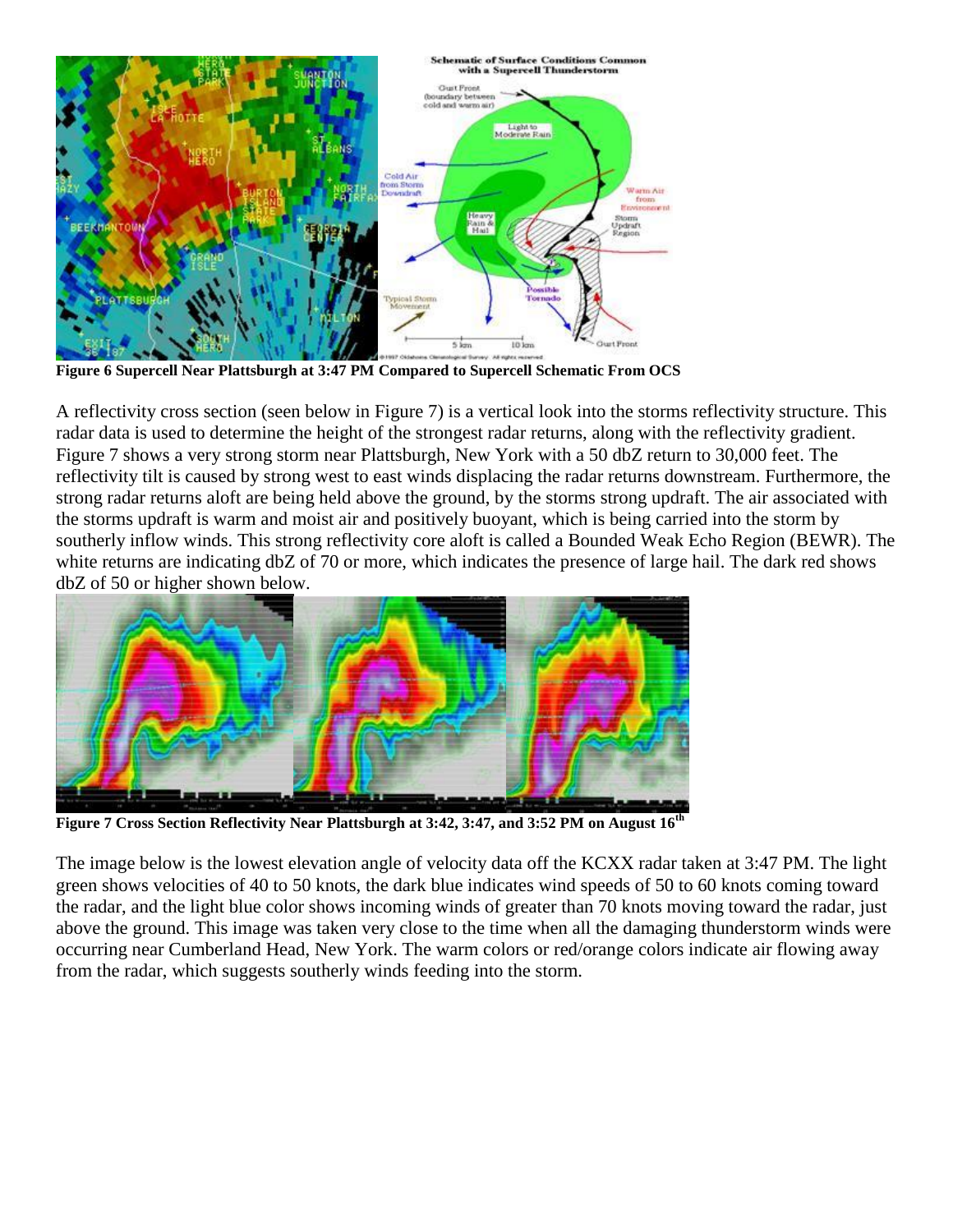

**Figure 8 Low Level Velocity at 3:47 PM**

Figure 9 below is a velocity cross section of the Champlain Valley Storm near Plattsburgh at 3:47 PM. The green colors are winds coming toward the radar, while the red colors are winds moving away from the radar or outbound winds. This cross section shows some very interesting features associated with the potential rotation in the low to middle part of the storm. Note the inbound (green color showing winds coming toward the radar) and outbound (red color indicating winds moving away from the radar) couplet circled in yellow. This suggests a cyclonic storm rotation between 2000 and 4000 feet above the surface. In addition, look how the strong updraft has tilted the low to mid level velocity signature from horizontal to vertical, which is outlined in the white circle. The storm had very good cyclonic or counter-clockwise rotation between 2000 and 4000 feet above the surface, but a cool outflow boundary cutoff the circulation and prevented the rotation from reaching the ground. The lightest color green in the picture below indicates inbound winds of greater than 50 knots or 58 mph. The darker red color is winds between 40 and 50 knots moving away from the radar.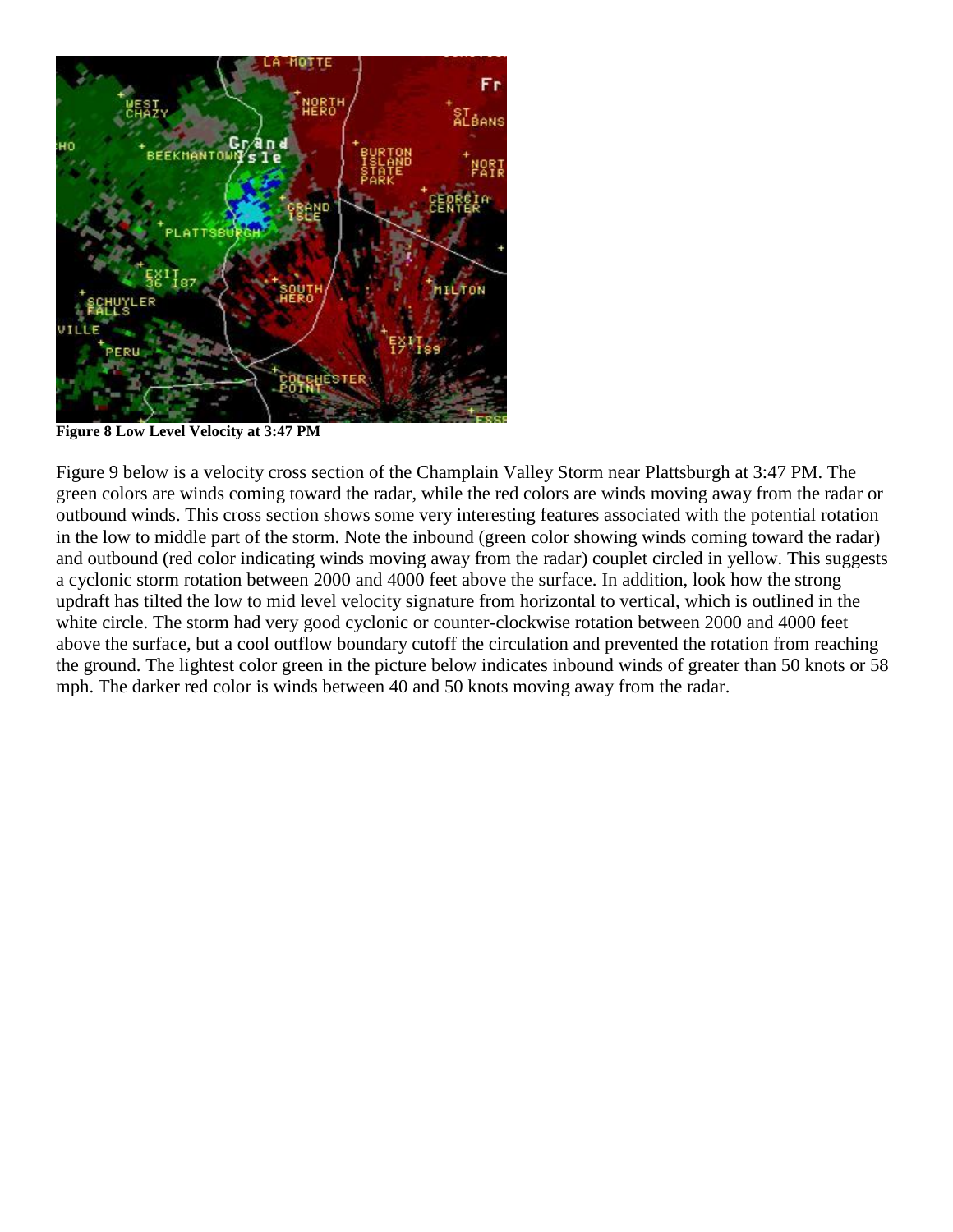

**Figure 9 Vertical Velocity Cross Section Near Plattsburgh at 3:47 PM**

Figure 10 below shows low level velocity data on the right and low level reflectivity data from the KCXX radar at 4 PM. The green and blue colors in the velocity data on the left display shows inbound winds of 40 to 70 knots. Note the very small outflow boundary, which cutoff the storms updraft and prevent the cyclonic rotation from reaching the ground. The image at the right shows the hook like reflectivity gradient, along with a core of very strong radar returns in the red/pink colors associated with the storms core.



**Figure 10 Velocity Data (left) and Reflectivity Data (right) at 4 PM**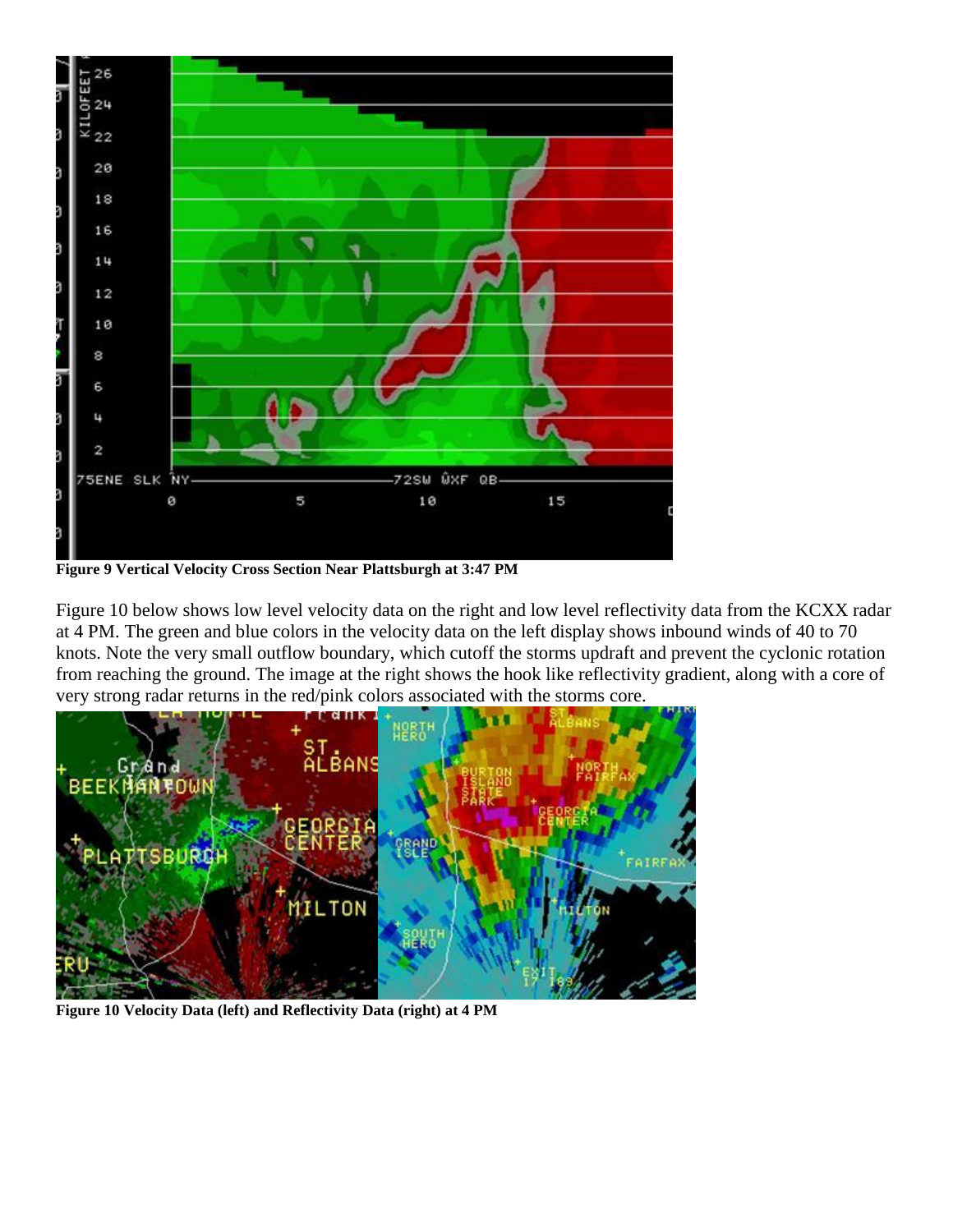# **Supercell #2 (Rutland County from near Benson to just south of Killington)**

A second supercell thunderstorm developed on August  $16<sup>th</sup>$ , which tracked across northernRutland County into west-central Windsor County before weakening. The damage path started near Benson in northwest Rutland County and tracked east through Chittenden and toward the Hubbardton/Pittsford areas of northern Rutland County. A team of meteorologists from the National Weather Service in Burlington, Vermont surveyed the damage and determined the damage was caused by straight-line thunderstorm winds. The survey team estimated the winds ranged from 70 to 90 mph based on damage indicators and concluded the path was about 1/2mile wide and 2 to 3 miles long. They noted several hundred trees uprooted or snapped...but all blown down in the same direction, roughly northwest to southeast near Chittenden, Vermont. In addition, the team discovered the most significant and widespread damage to be near Chittenden Road, which was where the winds were funneled between two hills and accelerated in the valley. In the Hubbardton and Pittsford areas had only sporadic tree damage occurred and the team estimated the winds to be between 45 and 65 mph.

The storms environment was characterized by modest instability with CAPE values around 1500 J/kg, but very highly sheared. Shear means, there was plenty of turning and changing of wind speed and direction with height in the atmospheric profile. This shear helped to organize the supercell and caused the storm to exhibit strong rotation.

Figure 11 below shows the lowest level reflectivity display from the KCXX radar, along with the tornado vortex signature in the white triangle. The radar displayed a hook-like signature, very similar to the storms that impacted the northern Champlain Valley earlier in the day. The circled region on the figure below would be the area most favorable for tornadic development within this cell.



**Figure 11 Reflectivity and Tornado Vortex Signature (White Triangle) on August 16th at 5:47 PM**

Figure 12 below shows the storm relative motion data from the KCXX radar at 5:47 PM on August 16th, along with the digital mesocyclone detection display. This radar algorithm, which is highlighted in purple below will radar data to determine if the storm has circulation and the potential to produce a tornado. In addition, it will provide warning meteorologist a storm track of where the circulation is moving, which is shown in the purple line below in figure 12. Once again, the lighter green colors in the display show inbound winds or wind coming toward the radar of 40 to 50 knots, while the red colors are winds moving away from the radar. Note the strong gate to gate couplet shown in the storm relative motion display below, which is circled and indicating show low level rotation just north of West Castleton.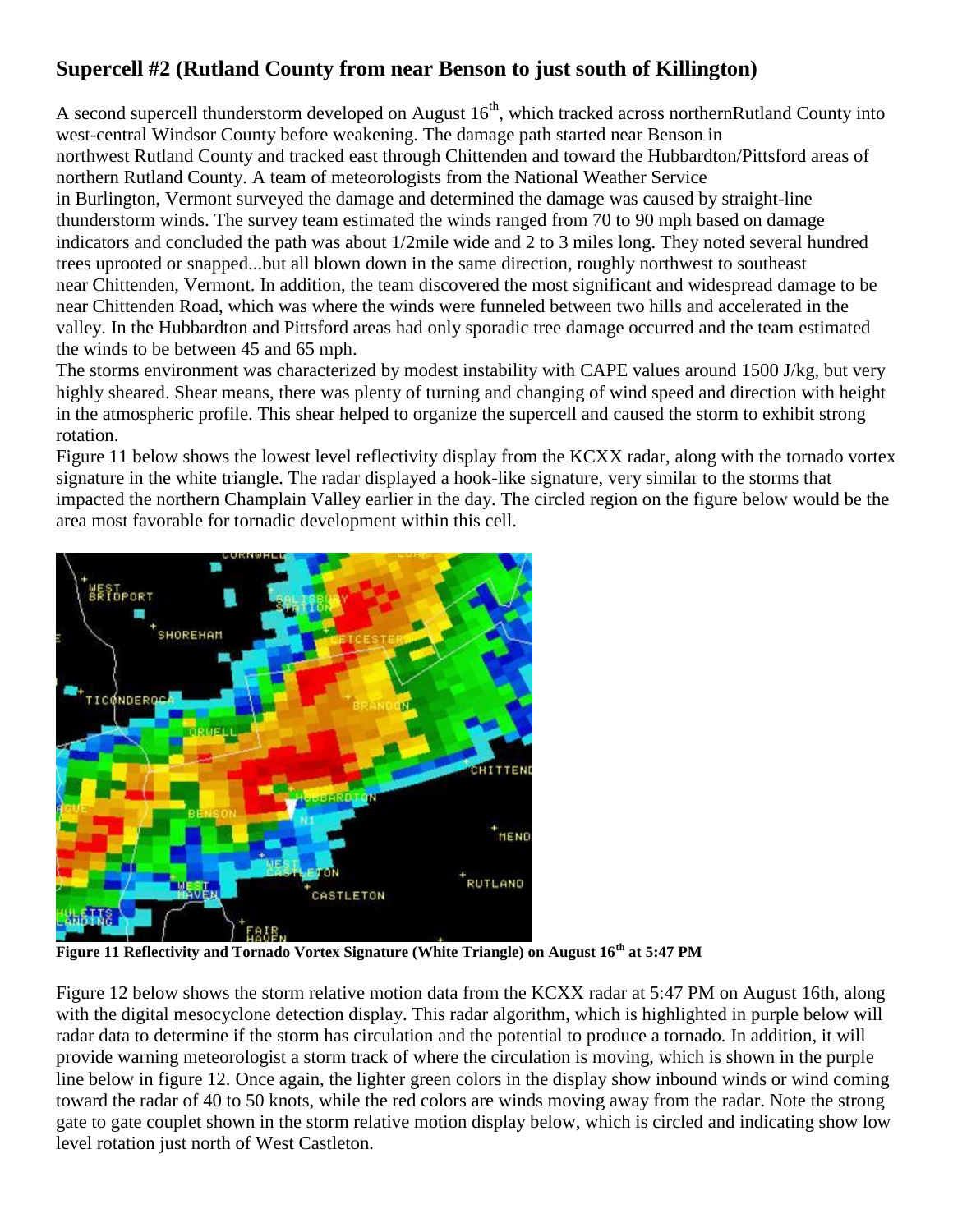

**Figure 12 Storm Relative Motion and Digital Mesocylone Detection (purple) on August 16th at 5:47 PM**

The following figure 13 below shows a 4 panel display of, composite radar reflectivity upper left panel, vertically integrated liquid upper right panel, one hour storm total precipitation lower left, and echo tops in the lower right display. The image was captured at 5:51 PM on August  $16<sup>th</sup>$ , during the height of the damage produced by this storm across Northern Rutland County. The strongest part of this storm, that developed into a line of thunderstorms had vertical integrated liquid (VIL) values around 50 kg/m<sup>2</sup>, along with 65 to 70 dbZ reflectivity returns, and storm echo tops of 50,000 to 55,000 feet tall. These values are very characteristic of s supercell thunderstorm, which would be found on the Central Plains of the United States. Furthermore, this storm produced one hour storm total precipitation amounts of around 1 inch.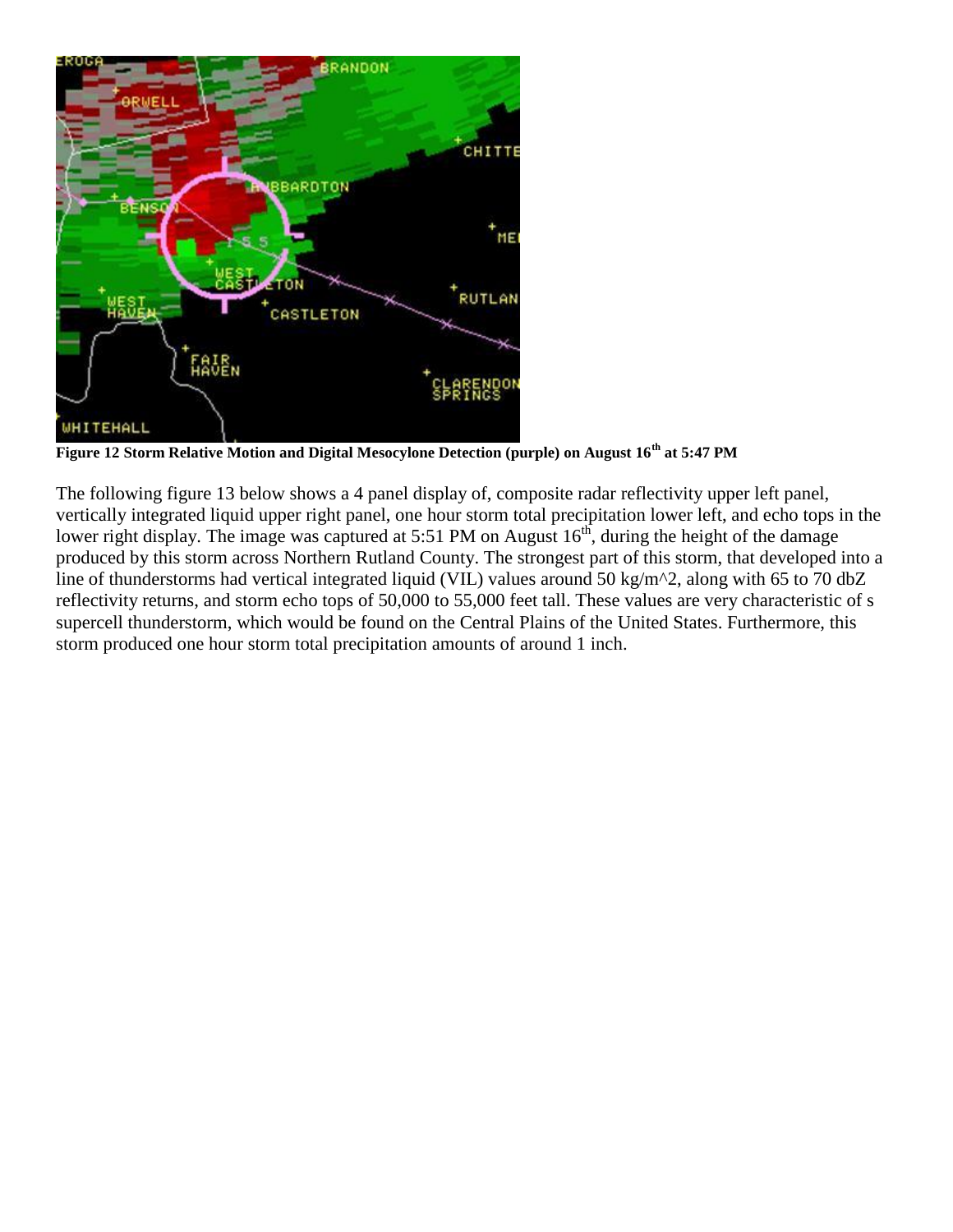

**Figure 13 Radar 4 Panel of Composite Reflectivity (upper left), Vertical Integrated Liquid (upper right), One Hour Precipitation (lower left), and Echo Top (lower right) on August 16th at 5:47 PM**

The figure below shows two reflectivity cross sections taking over northern Rutland County on August  $16<sup>th</sup>$  at 5:42 PM and 5:47 PM. These cross sections are used to determine the height of the strongest radar return, along with a vertical examination of storm structure. The image at the lower left shows a weak bounded echo region (circled in yellow) between 4,000 and 8,000 feet above the ground, in the lowest elevation angles. This signature suggests a strong updraft holding the reflectivity core aloft. Furthermore, the first image shows a height of the 50 dbZ to 26,000 feet, which suggests the potential for strong winds and hail. The cross section on the right shows a very strong reflectivity core aloft (circled in yellow), which is being held aloft by the strong updraft. The reflectivity cross section on the right shows a 60 dbZ core to almost 26,000 ft. This is a very strong thunderstorm capable of producing widespread wind damage and large hail, which was the result, based on the storm reports we received from spotters and local law enforcement. Warning meteorologists look at vertical reflectivity cross sections to determine strength and height of the maximum radar reflectivity return, and the potential damage the storm can cause. Many times if we see a 50 dbZ return above the -20C isotherm or a 60 dbZ return above the 0C isotherm, the storm will be capable of producing severe hail penny size or large or damaging thunderstorm wind gusts.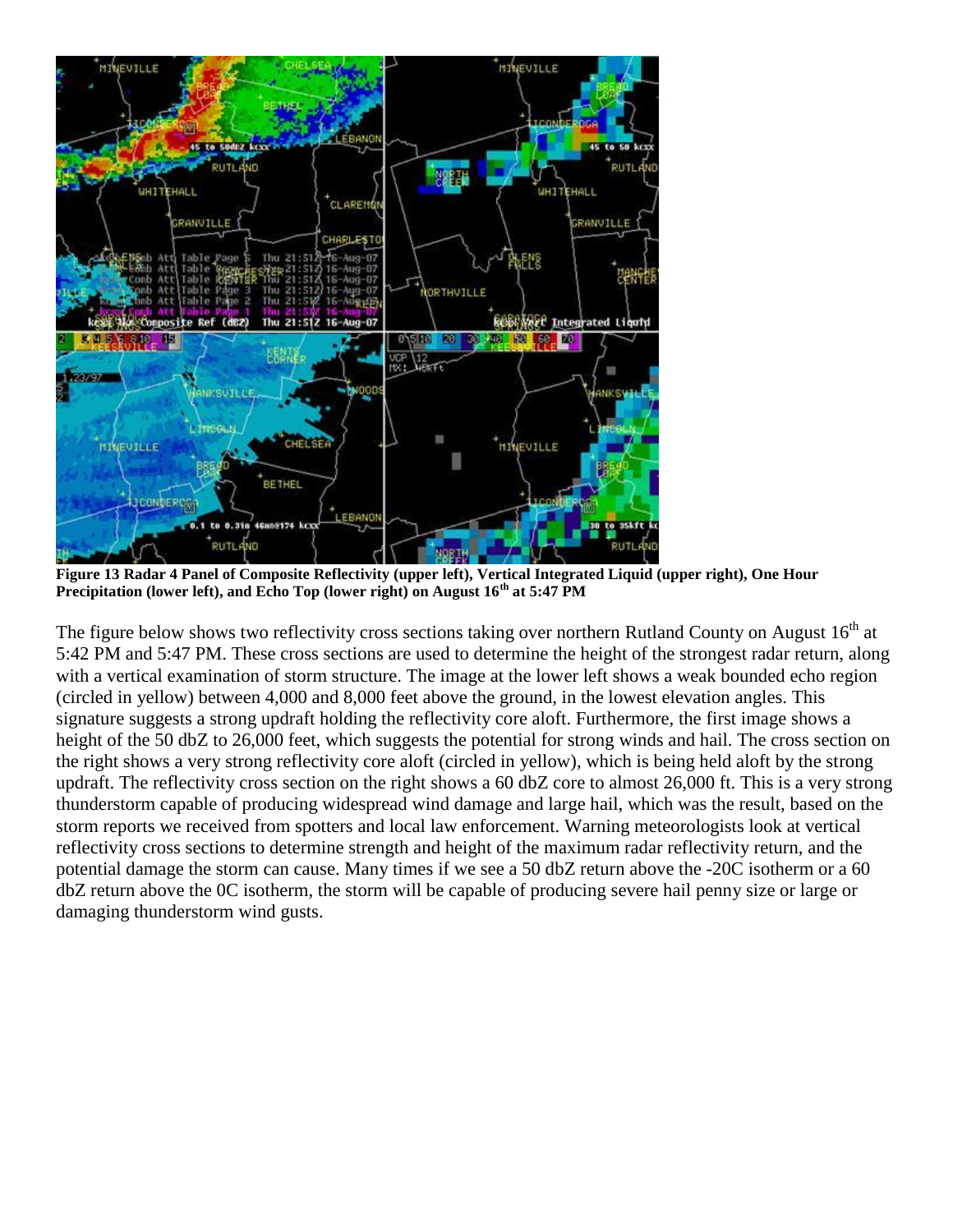

**Figure 14 Reflectivity Cross Sections at 5:42 PM and 5:47 PM on August 16[th](http://www.weather.gov/images/btv/events/16Aug2007/image060.png)**

#### **Storm Summary:**

The 2007 severe weather season continues to be very active across northern New York as well as central and northern Vermont. The significant outbreak on August  $16<sup>th</sup>$  featured two distinct supercells, which produced extensive damage. This on August 16<sup>th</sup> had numerous reports of large trees down and many people were left without power due to the strong winds knocking down trees and power lines. In addition, a tractor trailer was blown off Interstate 87 between exits 40 and 41 during the height of the storm, along with a measured wind gust to 91 mph at Cumberland Head near the Plattsburgh area. The following are several interesting storm structure pictures taken by National Weather Service Meteorologists from the South Burlington airport, along with a few damage survey pictures from Plattsburgh/Grand Isle area as well as a picture from northern Rutland County.